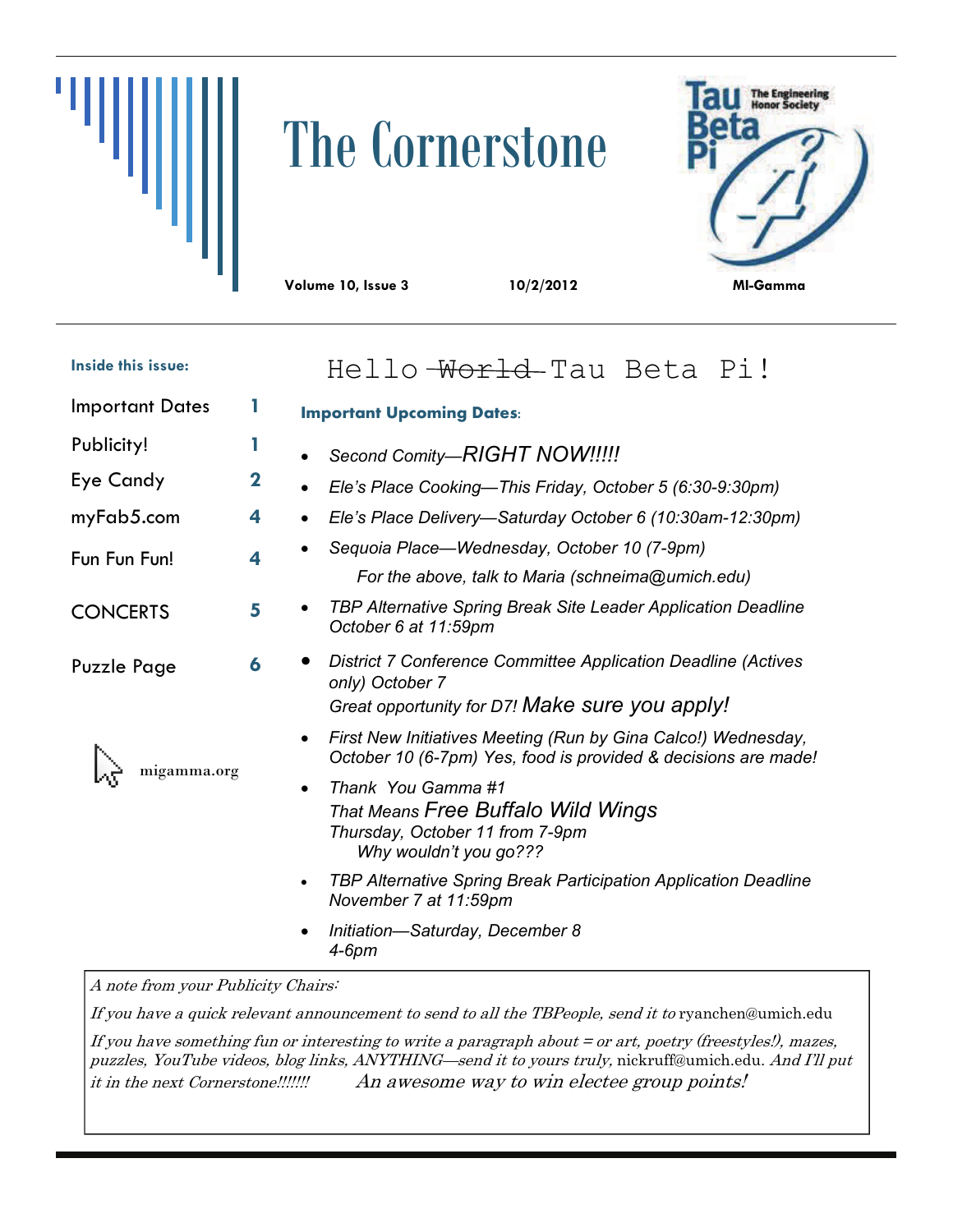Eye Candy The Art of Yechao Lin





**CHECK OUT MIGAMMA.ORG TO SEE OUR AWESOME WEBSITE & PREVIOUS NEWSLETTERS!**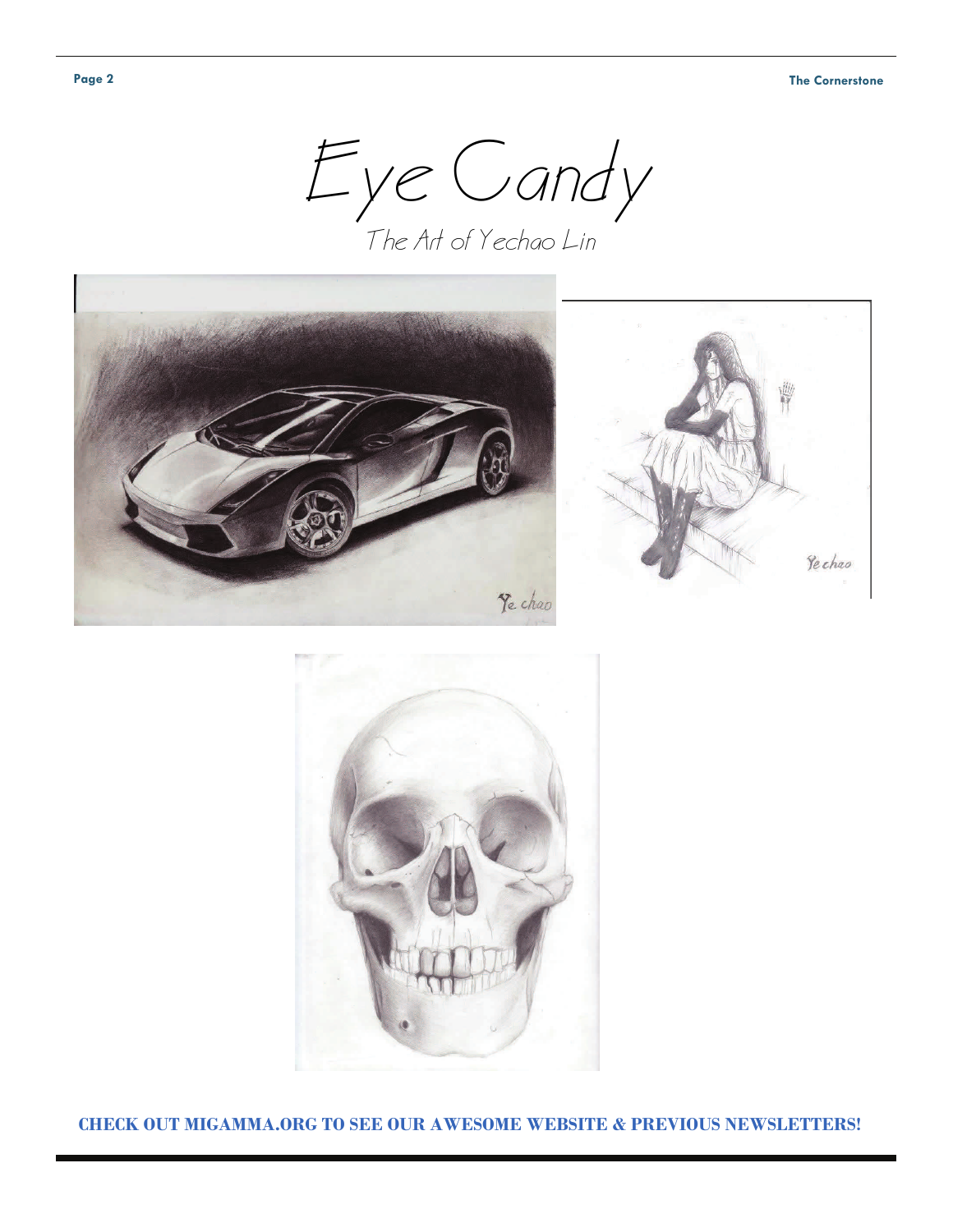

### Our many Tau Bates are many-talented!

To showcase your talents in the Cornerstone, just come talk to me

(or email at nickruff@umich.edu)

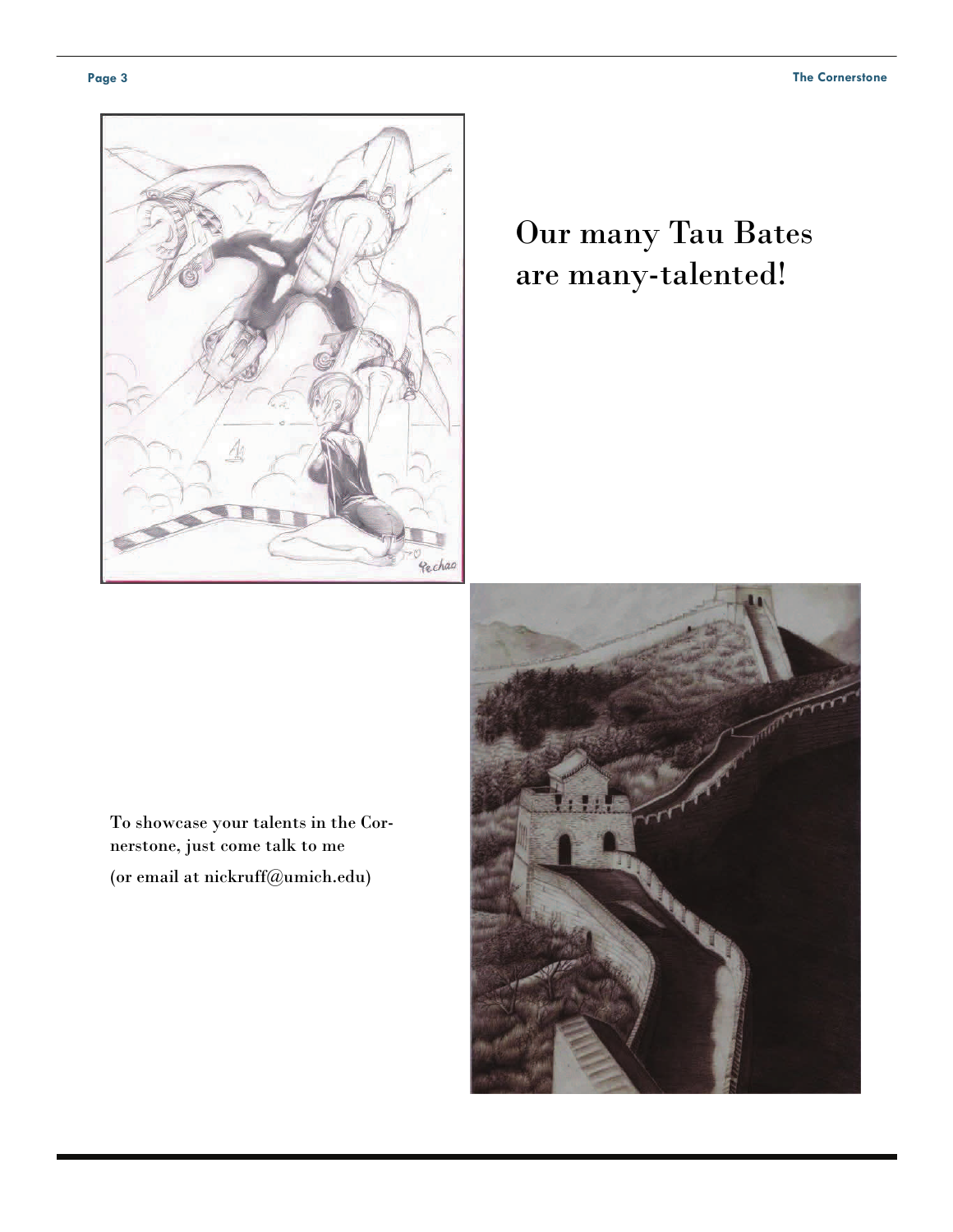# myFab5.com An entrepreneur's journey...by Nick Ruff

"Nick, don't you just do the Cornerstone all day?" Heck no!

 Some of you may know my role as co-founder of a local Ann Arbor startup is reaching an exciting time: our website official launches tomorrow! It's been a great pride and joy to develop it from scratch since earlier this year, working with several Ross geniuses and managing our evergrowing team of talented interns. I've learned so much and there's so much still to do.

 If you're curious, feel free to check it out at www.myFab5.com - you're getting the sneak peek! We are constantly rolling out bug fixes and things so be ready to help us test and spread the word about this exciting new site for Ann Arbor foodies!

 If you're still curious, it's basically a platform (including an iOS app) to rank and review your favorite businesses (starting with restaurants) in the Ann Arbor. As we prepare for a local launch we are currently working hard to internally scale t he product for our larger, national ambitions. If you are interesting in giving me feedback or using your skills to help us out (front-end, back-end, web design, marketing, etc), just contact me.

And I ask you… w hat are your 5 favorite places for late-night food in Ann Arbor?

#### **FUN FUN FUN!**

 *Contact Eeshan Khanpara (uniqname: keeshan)* 

Tau Beta Pi engineers may be known for solving math equations but we aren't terrible at sports either! (As mutually exclusive as those sound).

This year we are signed up for the following sports and in **desperate need of new players! At least one guy and girl needed for each team!** 

- **Soccer—Division A—Mondays 7:30pm (Mitchell Field)**
- **Kickball—Division B—Thursdays 9:30pm (Elbel Field)**
- **Volleyball—Division B—Thursdays 6:30pm (Elbel Field)** PLEASE JOIN! :)



#### **INTRAMURALS**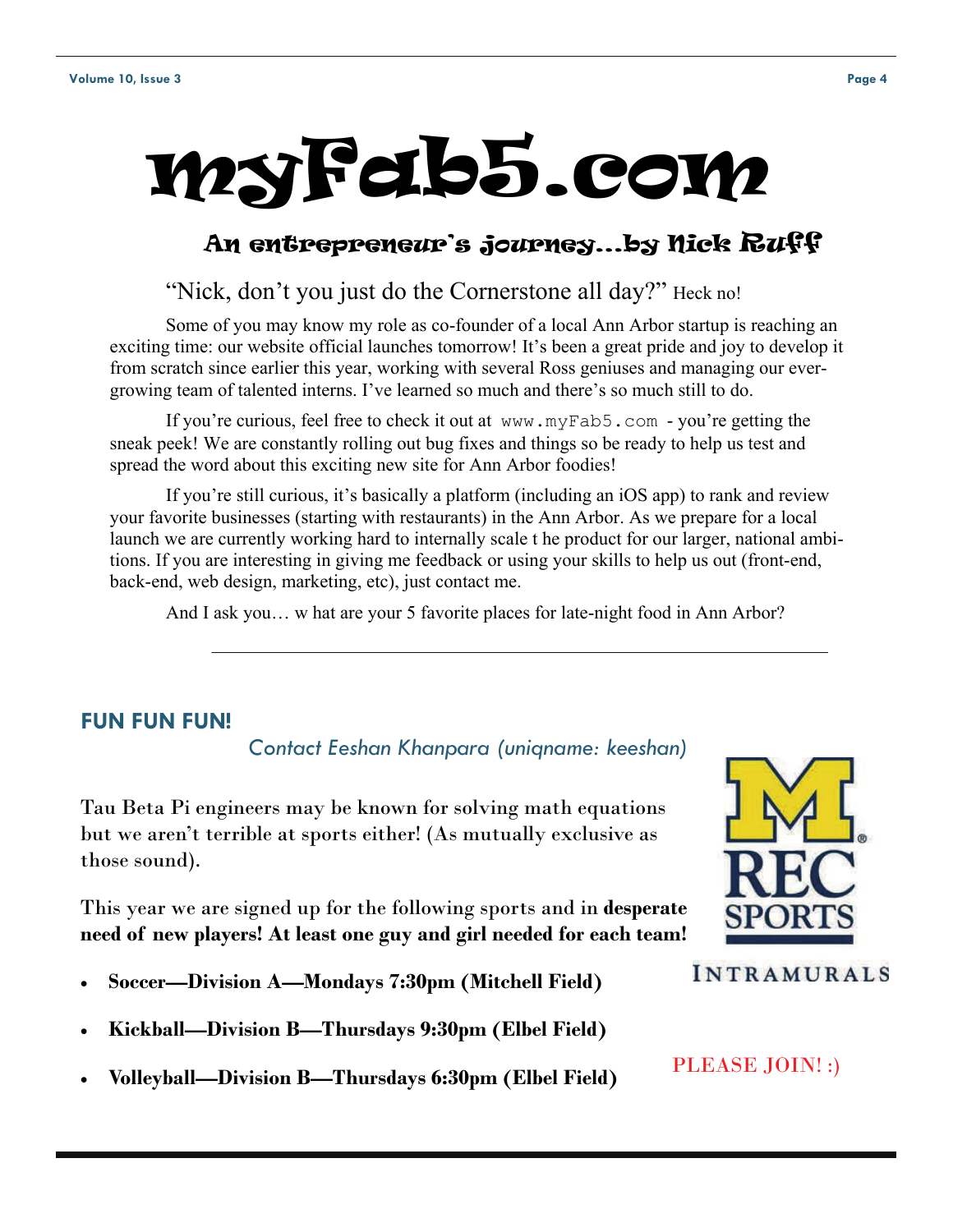#### Concert Recommendations by Ryan Chen

Faculty Recital: Joseph Gramley, percussion Thursday, 10/4, 8:00pm, Stamps Auditorium

From Prof. Gramley's biography:

Gramley's dynamic and exciting performances as a soloist have garnered critical acclaim and enthusiasm from emerging composers, percussion aficionados and first-time concert-goers alike. His first solo recording, *American Deconstruction*, an expert rendition of five milestone works in multi-percussion's huge new modern repertoire, appeared in 2000 and was reissued in 2006. His second CD, *Global Percussion*, was released in 2005.

An invitation from Yo-Yo Ma in 2000 led Gramley to join Mr. Ma's Silk Road Ensemble. In addition to participating in the group's extended residencies in American cities, Gramley has toured with Mr. Ma and the Ensemble throughout North America, Europe and Asia, performing in the world's finest concert halls. Along the way, Gramley has studied percussion styles and instruments from around the globe, collaborating with internationally-renowned musicians from India, Iran, China, Japan, Korea and Central Asia. He has appeared on several top-selling albums with Yo-Yo Ma on the SonyBMG label, and with other members of the Ensemble on the recent *Off the Map* (In a Circle Records). In November 2008, Gramley and Yo-Yo Ma performed together and guest artists with the Nashville Symphony.

For more: www.josephgramley.com/biography

With the Michigan Graduate Percussion Quartet and the new Graduate Percussion Class. PROGRAM: Cage – Third Construction; Xenakis – Peaux from Pleiades; Miki – Marimba Spiritual; Harrison – Solo for Anthony Cirone; Abe – Conversation in the Forest. Free – no tickets required.

#### The Show Goes On – Ryan Chen's Senior Euphonium Recital Sunday, 10/7, 2:00pm, Britton Recital Hall – School of Music

Yo, this is it, y'all. I'm playing my senior recital this upcoming Sunday. The program will include everything from avantgarde contemporary music to jazz to baroque arrangements for New Orleans-style brass band. As you may have guessed, the recital will feature the BlueLine Brass Band, Ann Arbor's favorite dance/jam/lolz band. There will also be a reception with food and refreshments afterward. Come out and enjoy some music presented by yours truly.